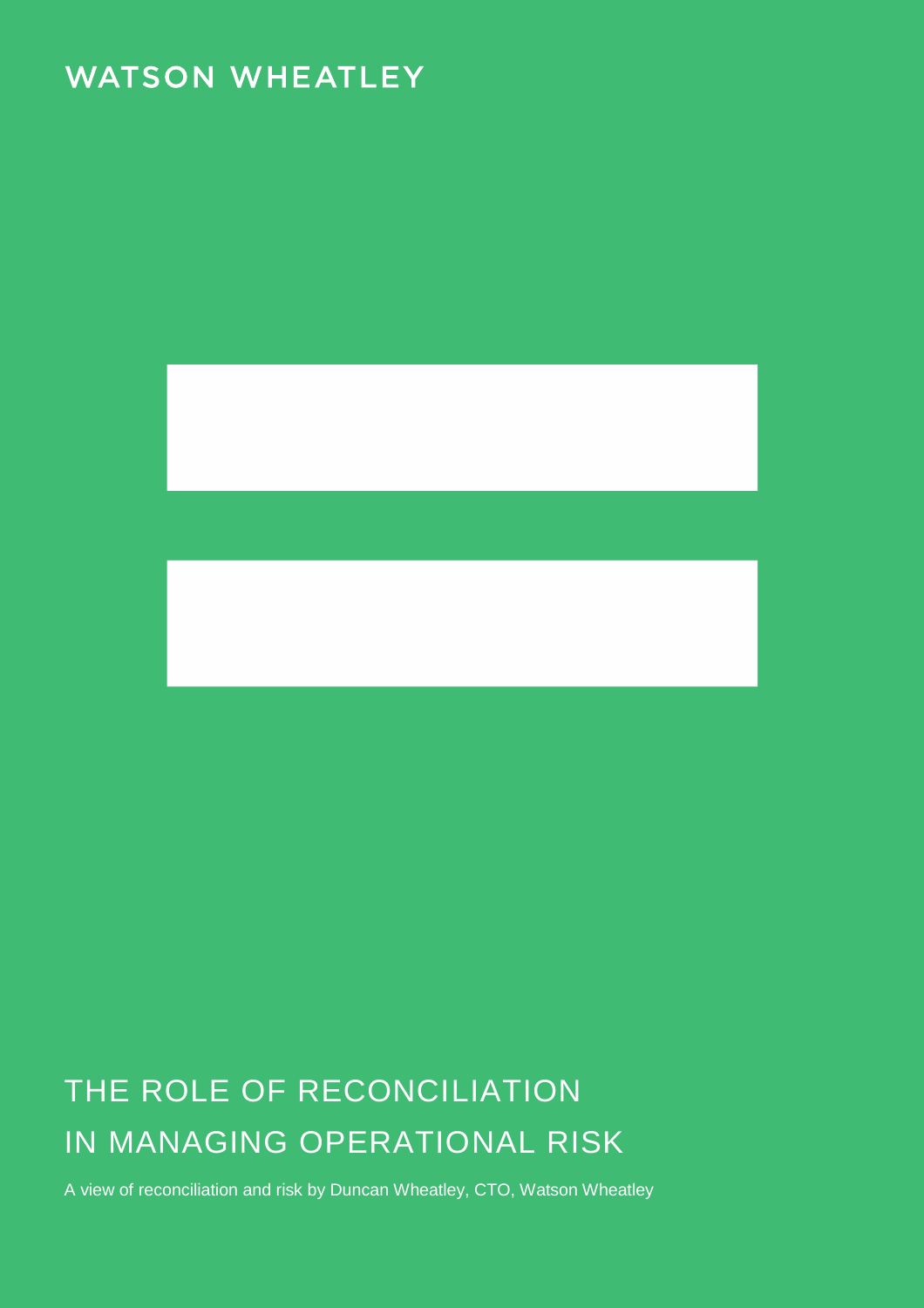### INTRODUCTION

Operational risk and its mitigation is a pertinent topic right now. The new regulatory environment is forcing asset managers to adhere to strict operating and reporting standards; investors are demanding tight operational controls to protect their assets; managers are seeking to minimise middle and back office costs whilst delivering against these growing demands. Superimpose a growing instrument complexity, activity spread across multiple service providers and increased trading frequency and it soon becomes apparent that a new approach is required to manage operational risk and keep costs low.

Given the fragmentation of the trading process both in terms of service providers and systems and often weak information exchange between investment manager, counterparty, prime broker and administrator, one of the primary tools in the armoury of the operations function is intersystem reconciliation. Simply, is the data our traders see in the order management system actually what is held by us at the bank? Do the reports we send to our clients tie back to the equivalent sent by the administrator; will they question us as to why they are different?

Whilst failings in some areas are embarrassing, in other areas it can be responsible for a loss of hard earned P&L, an irreversibly damaged reputation or even for attracting the attention of the regulatory authorities. Timely reconciliation between all systems involved in the process and effective management of the differences is vital. Systems to match data, identify breaks and support remedial activity have been available for many years and are a base requirement for all firms involved in the trading process. However, in our view, what is available falls far short of the goal of full automation, fails to deliver the risk information needed to properly manage the process, and neglects the opportunity presented by the system's privileged position within the operational infrastructure.

This paper reviews developments in reconciliation beyond matching and workflow and references the work of Watson Wheatley in delivering value-added products to this critical area.

### AUTOMATION

A manual or semi-manual reconciliation cannot hope to deliver the required operational control and mitigation of risk required. Users will be preoccupied with the process and will be unlikely to spot the risks hidden within the data no matter evaluate them and communicate the impact to the stakeholders.

Automating a reconciliation is no easy task. Obtaining a standardised set of reconciliation data from all systems just doesn't happen. Data is provided in files of differing format and content at different times and to different standards.

Normalising this data into a structure that allows reconciliation is a non-trivial task; there are firms dedicated to providing this service at a price so it can't be easy. Data needs to be moved between remote servers securely and reliably. The files may then need to be decrypted or unzipped before they can be read. More difficult is to parse the now readable files, normalise, aggregate, enrich and write to a database structure, all in a highly transparent way so it forms part of the all essential audit trail.

Once the data has reached this point the automation becomes easier. Check for data integrity and reject it or repair it if it fails. Ensure all the data for a given reconciliation is present. Run the relevant match rules to isolate breaks. Annotate breaks with reasons and actions and present to the users; all within the scope of most reconciliation tools.

The process of automatically handling exceptions and correcting source systems is more difficult. The workflow tool must be taught to route breaks by type or severity. Some breaks may be a natural consequence of timing differences between systems and can be "parked" until the expected matching transaction arrives. Some can be "passed through" to the source system to correct a mis-booked trade or missing cash flow. Others need to be reviewed by users authorised to make a decision.

Automating these elements of the process places key demands on the reconciliation tool. Not all need to be automated, but if most of the tasks can be assigned to the computer, the process will be more reliable and the user is able to focus on remedial action.

#### THE ROLE OF RECONCILIATION IN MANAGING OPERATIONAL RISK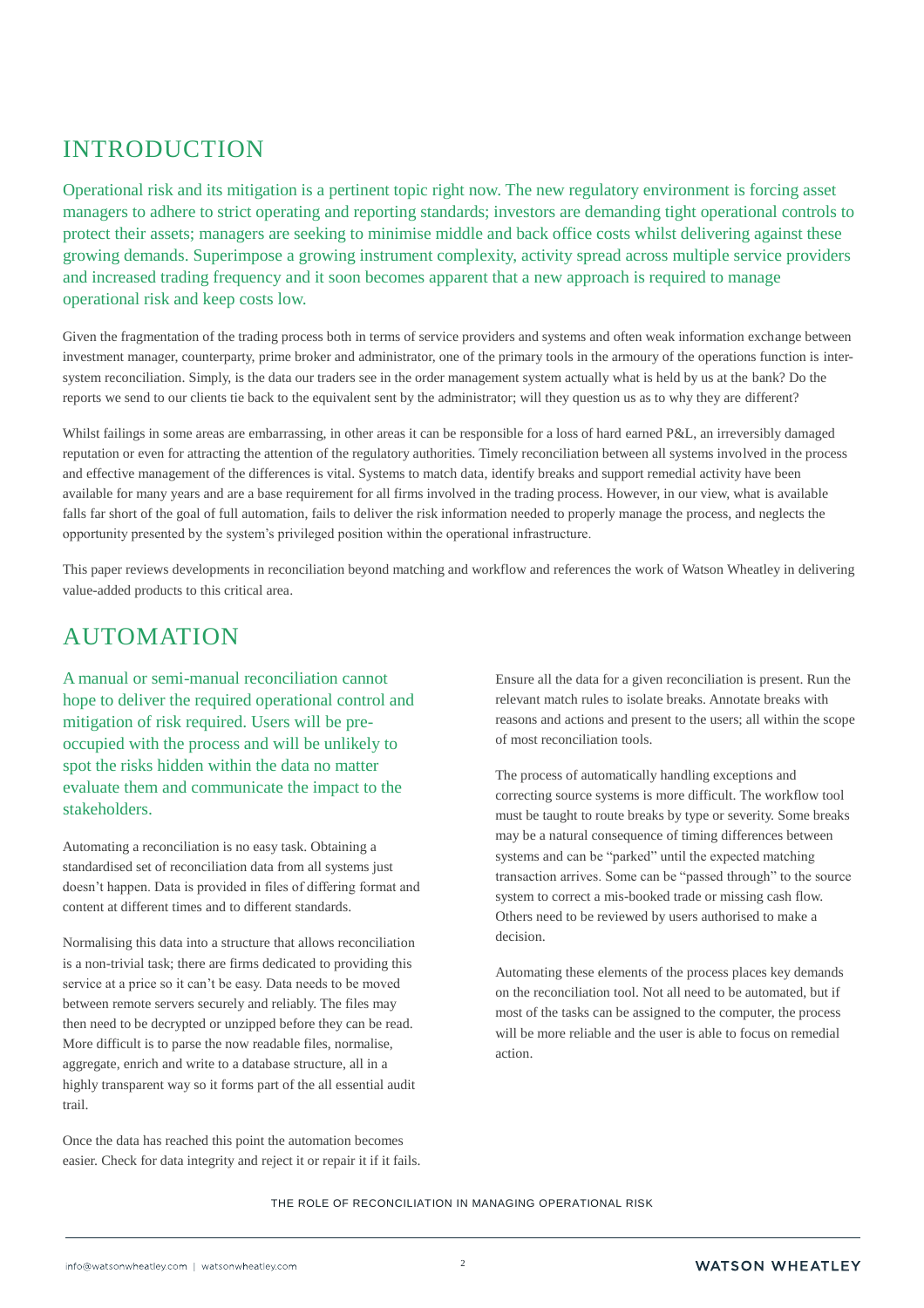### RISK MEASUREMENT

Many securities reconciliation systems do not have a concept of risk measurement. Without this, it is difficult or impossible to determine priorities and the users may allocate the bulk of their time to the wrong events whilst the key ones are ignored.

Since the reconciliation system is there to mitigate risk then the absence of an ability to measure this at the transaction level is a serious omission.

This topic is too involved to deal with fully here, but we believe this places a requirement on the reconciliation system to understand the principles of portfolio accounting, the relationships between trades and positions and cash balances and cash flows, and certainly an ability to understand book cost, market value and P&L. Without this the impact of a trade price difference cannot be assessed; the absolute difference in price provides no information about its materiality and the system may either match something that is important or fail to match the trivial. A cash injection arriving at the custodian and not posted to the portfolio accounting and order management system may not represent a material break on day one but a week later it could damage the reputation of the manager and certainly represent a missed trading opportunity.

Empowered with portfolio accounting logic the reconciliation system can understand the integrity of the data it receives, control the process of matching within an accounting or trial balance basis, define matching tolerances in terms of materiality and allow the system and users to priorities breaks.

It is this functionality that is defining a new breed of reconciliation tools capable of providing highly automated operational risk metrics to the business allowing minimal resources to focus on what matters.

### MANAGEMENT INFORMATION

#### The primary focus of a reconciliation system is the day to day management and mitigation of operational risk.

Consider the value of retaining this information over a period of time and having access to tools to summarise, slice and dice the data. Given the system's central position in the trading process patterns will emerge that are entirely due to the strengths and weaknesses of the process itself. A longitudinal analysis can provide a primary input to improving the process, and of

course, to determining the effectiveness of any treatments applied. The data can be partitioned by source system, user, or service provider to deliver quantitative performance measures; particularly useful when reviewing service quality of your suppliers.

Such information can be used to improve the effectiveness of the reconciliation process itself. New match or assignment rules can be added to isolate commonly occurring conditions thereby reducing the amount of manual intervention and increasing the overall level of automation.

### **CONCLUSION**

What has been described is a very different set of requirements for the reconciliation system if it is to provide an intelligent tool for effectively and efficiently mitigating risk in securities trading operations.

This is functionality that cannot be tacked on to the back of a portfolio accounting system, and certainly should not be attempted in Excel. The availability of this new style of reconciliation properly deployed is able to provide a much more complete solution to the problem, providing valuable information to the operations department about real risks, and providing a much higher level of automation to the business.

*Originally written for and published by Bobsguide.com*

THE ROLE OF RECONCILIATION IN MANAGING OPERATIONAL RISK